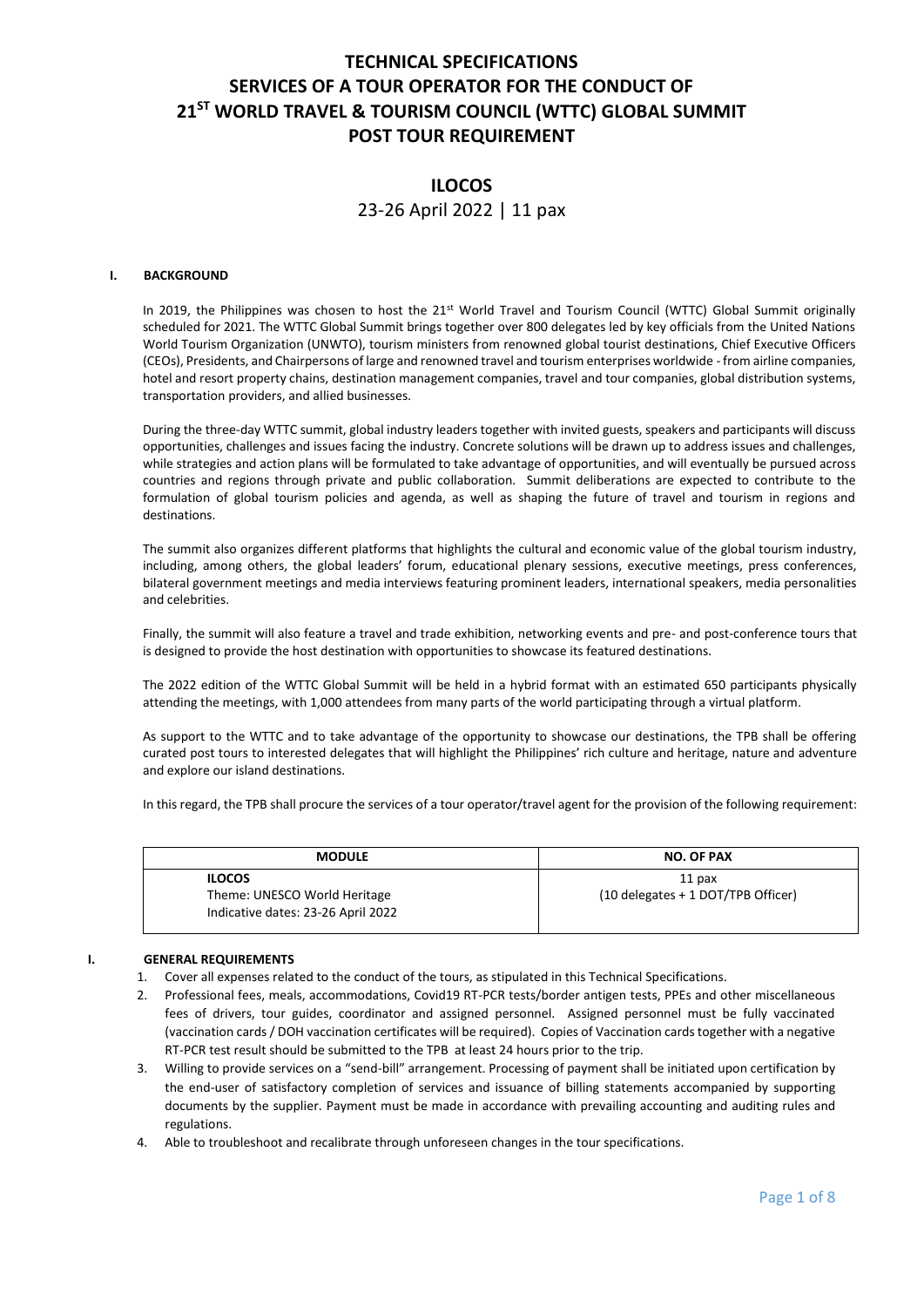- 5. Tour activities and/or schedules/dates are subject to change according to the recommendations of the WTTC Organizing Committee
- 6. Provide an alternative itinerary, without additional cost to TPB, in case of rain, typhoon, and other unforeseen or fortuitous events

## **II. SCOPE OF WORKS/DELIVERABLES**

| <b>MODULE</b> / LOT                   | <b>DELIVERABLES</b>                                                                                                                                        | <b>ABC</b>                           |
|---------------------------------------|------------------------------------------------------------------------------------------------------------------------------------------------------------|--------------------------------------|
| LOT 4 : ILOCOS                        | F<br><b>NUMBER OF PARTICIPANTS:</b>                                                                                                                        | Php 934,472.00                       |
| Theme: UNESCO Cultural                | 11 pax per module (inclusive of Ten (10)<br>guests, one (1) TPB or DOT staff                                                                               | Inclusive of all applicable<br>taxes |
| Heritage                              | <u>II.</u><br><b>MINIMUM PAX GUARANTEE:</b>                                                                                                                |                                      |
| Indicative dates: 23-26 April<br>2022 | 5 pax per module                                                                                                                                           |                                      |
|                                       | For excess in the number of participants, the<br>winning tour operator shall charge the TPB-<br>based on the rate of the tour package<br>computed per pax. |                                      |
|                                       | <b>SCOPE OF DELIVERABLES</b><br>Ш.                                                                                                                         |                                      |
|                                       | <b>1. TRANSPORTATION</b>                                                                                                                                   |                                      |
|                                       | Provision of transportation with driver for the<br>whole duration of the trip inclusive the following<br>requirements:                                     |                                      |
|                                       | Pick-up point: Official Hotel                                                                                                                              |                                      |
|                                       | Drop-off point and luggage transfer: 2 <sup>nd</sup> Call<br>$\bullet$<br>Accommodation (TBA), if applicable.                                              |                                      |
|                                       | Type of transportation:<br>$\bullet$<br>Domestic airtickets for 11 pax (Manila -<br>Laoag – Manila)                                                        |                                      |
|                                       | $\checkmark$ Regular economy<br>Re-bookable and re-routable<br>$\checkmark$                                                                                |                                      |
|                                       | $\checkmark$<br>with 20kg baggage allowance<br>$\checkmark$<br>Inclusive of all applicable taxes                                                           |                                      |
|                                       | 1 unit of Coaster and 1 luggage van for<br>the whole duration of the trip                                                                                  |                                      |
|                                       | *Vehicle seating capacity to allow physical<br>distancing                                                                                                  |                                      |
|                                       | Vehicles maintained in accordance with<br>Philippine<br>laws<br>technical<br>safety<br>on<br>requirements of vehicles                                      |                                      |
|                                       | Comply with IATF protocols/guidelines on                                                                                                                   |                                      |
|                                       | safety,<br>capacity,<br>and<br>coverage;<br>daily<br>disinfection of vehicle; Ensure clean and tidy<br>vehicles at all times.                              |                                      |
|                                       | Vehicle year model must be at least 2018 or<br>$\bullet$                                                                                                   |                                      |
|                                       | newer; should the vehicle develop any<br>mechanical fault in transit, the tour operator<br>must find a replacement within one hour.                        |                                      |
|                                       | Must have rebooking or transferable policies<br>$\bullet$                                                                                                  |                                      |
|                                       | due to travel restrictions based on resolutions<br>and pronouncements made by the IATF,                                                                    |                                      |
|                                       | Philippine Government or other concerned<br>agencies.                                                                                                      |                                      |
|                                       | Must be equipped                                                                                                                                           |                                      |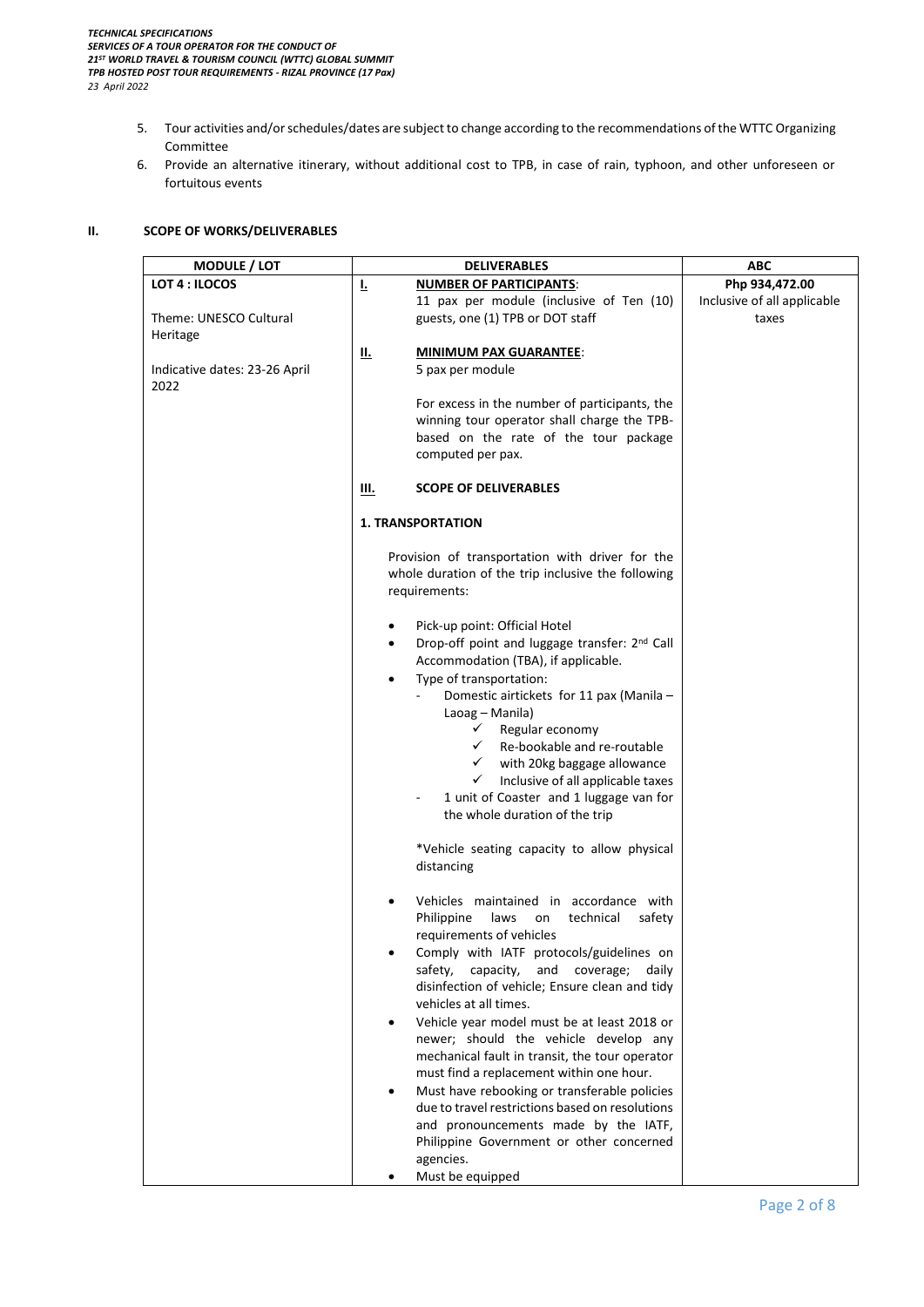| Climate control or air-conditioning, PA<br>and CCTVs (for buses and<br>system<br>coasters)<br>On-board insurance and third-party<br>liability insurance<br>With universal van sliding windows and<br>safety belts for all seats<br>GPS or Waze and charge units for phones<br>$\blacksquare$<br>With available first-aid kit on-board<br>With provision of wet tissue, alcohol,<br>mineral water, mints<br>Maximum use 15 hours per day inclusive of<br>٠<br>overtime and driver's fee<br>Necessary expenses to cover all expenses to<br>٠<br>include driver's fee as well as his food, RT-<br>PCR/border antigen tests, PPEs and other<br>miscellaneous cost, all maintenance cost,<br>gasoline, lubricant, other consumable cost<br>and other related expenses will be covered by<br>the tour operator, including payment of toll<br>fees and parking fees.<br>Driver should have strong navigation skills,<br>$\bullet$<br>uniformed, presentable and experienced in<br>interacting with guests<br>2.<br><b>TRAVEL INSURANCE</b><br>Provision of Comprehensive Travel Insurance<br>with medical coverage for COVID-19 for 11 pax<br>З.<br><b>ACCOMMODATION</b><br>Provision of 11 rooms based on single<br>occupancy in a business room category or its<br>equivalent room category with breakfast<br>a. Ilocos Sur<br>Check-in dates: 23-25 April 2022<br>Room nights: 2 nights<br>Preferred hotel: Hotel Luna<br>b. Ilocos Norte<br>Check-in dates: 25-26 April<br>Room nights: 1 night<br>Preferred hotel: Java Hotel<br>4.<br><b>MEALS AND BEVERAGE</b><br>Provision of Meals and beverage for for 11 pax<br>Lunch, snacks and dinner thoughout the<br>duration of the trip with one round of<br>drinks (choice of bottled water, juice or<br>softdrinks) with breakdown as follows:<br>a. Snacks on-site and on-board @ Php<br>22,000.00<br>b. Lunch @ Php 66,000.00<br>Dinner @ Php 66,000.00<br>c.<br>Note:<br>Meals are subject to approval of TPB |
|---------------------------------------------------------------------------------------------------------------------------------------------------------------------------------------------------------------------------------------------------------------------------------------------------------------------------------------------------------------------------------------------------------------------------------------------------------------------------------------------------------------------------------------------------------------------------------------------------------------------------------------------------------------------------------------------------------------------------------------------------------------------------------------------------------------------------------------------------------------------------------------------------------------------------------------------------------------------------------------------------------------------------------------------------------------------------------------------------------------------------------------------------------------------------------------------------------------------------------------------------------------------------------------------------------------------------------------------------------------------------------------------------------------------------------------------------------------------------------------------------------------------------------------------------------------------------------------------------------------------------------------------------------------------------------------------------------------------------------------------------------------------------------------------------------------------------------------------------------------------------------------------------------------------------------------------------------------|
| Representative.                                                                                                                                                                                                                                                                                                                                                                                                                                                                                                                                                                                                                                                                                                                                                                                                                                                                                                                                                                                                                                                                                                                                                                                                                                                                                                                                                                                                                                                                                                                                                                                                                                                                                                                                                                                                                                                                                                                                               |
| 5.<br><b>ITINERARY</b>                                                                                                                                                                                                                                                                                                                                                                                                                                                                                                                                                                                                                                                                                                                                                                                                                                                                                                                                                                                                                                                                                                                                                                                                                                                                                                                                                                                                                                                                                                                                                                                                                                                                                                                                                                                                                                                                                                                                        |
|                                                                                                                                                                                                                                                                                                                                                                                                                                                                                                                                                                                                                                                                                                                                                                                                                                                                                                                                                                                                                                                                                                                                                                                                                                                                                                                                                                                                                                                                                                                                                                                                                                                                                                                                                                                                                                                                                                                                                               |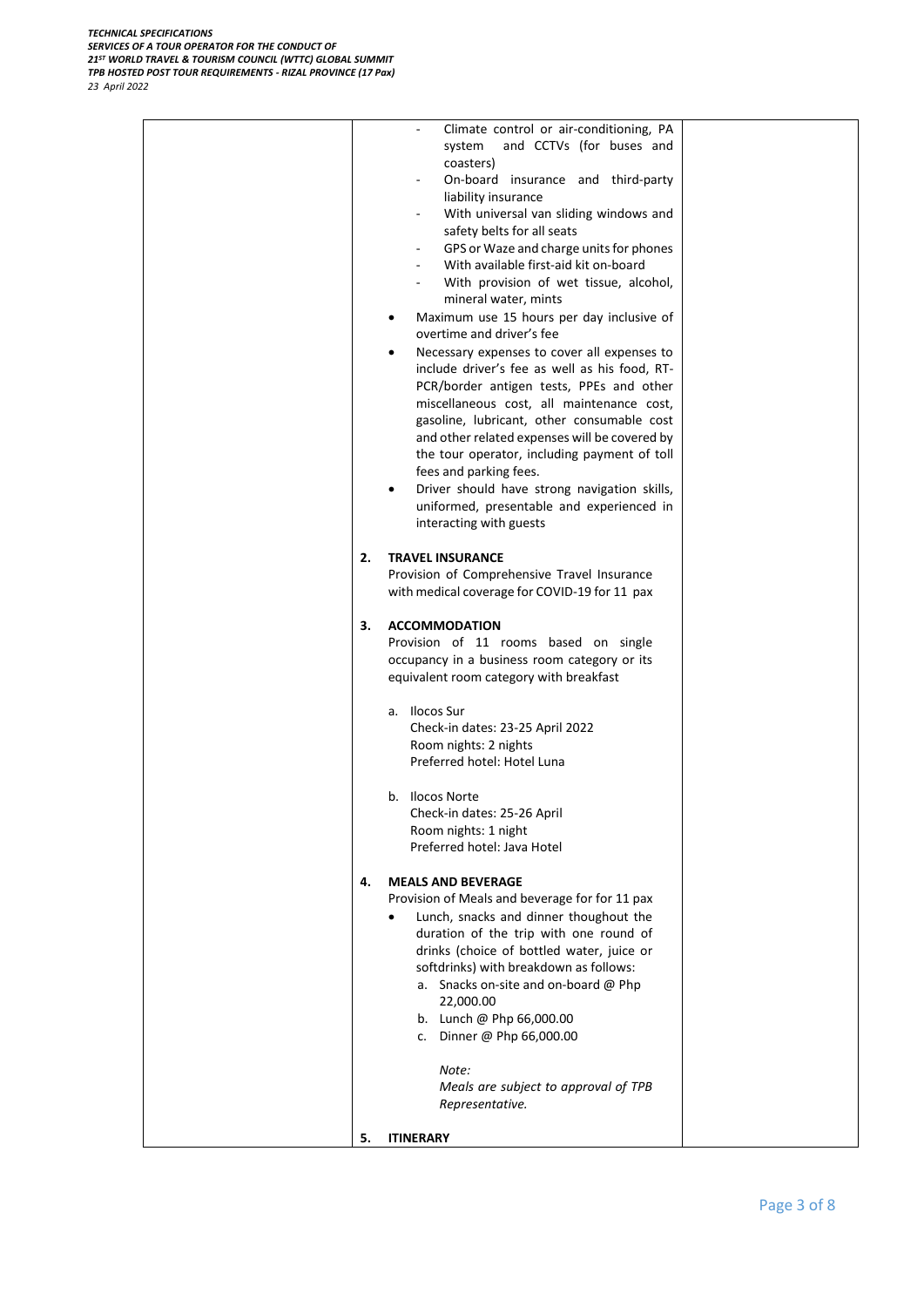| Provision of Interactive / Experiential Tours<br>and activities for 11 pax (refer to the attached<br>itinerary)                                                                                                                                                                                                                                                                                                                                                                                                                                                                                         |
|---------------------------------------------------------------------------------------------------------------------------------------------------------------------------------------------------------------------------------------------------------------------------------------------------------------------------------------------------------------------------------------------------------------------------------------------------------------------------------------------------------------------------------------------------------------------------------------------------------|
| The final itinerary should be approved by the<br>TPB and must adhere to existing health and<br>safety protocols set by the IATF and the local<br>government unit (overseeing the destination).                                                                                                                                                                                                                                                                                                                                                                                                          |
| 6.<br><b>TOUR KITS</b><br>Provision of Incentivized tour kits for 11 pax to<br>include the following:                                                                                                                                                                                                                                                                                                                                                                                                                                                                                                   |
| Information,<br>Educational<br>and<br>$\bullet$<br><b>Communication (IEC) Materials</b>                                                                                                                                                                                                                                                                                                                                                                                                                                                                                                                 |
| Printed and digital descriptive<br>$\overline{\phantom{a}}$<br>itinerary to include details on what<br>to wear, essential items to bring,<br>etc.                                                                                                                                                                                                                                                                                                                                                                                                                                                       |
| Hygienic Kits in reusable drawstring<br>pouches or sustainable packaging with<br>Philippine branding.<br>(2)<br>pieces<br>Two<br>individually-<br>wrapped disposable KN-95 masks<br>per day for 4 days and lanyard<br>One (1) pack of facial tissue (handy<br>pack, 2 ply, minimum 40 pulls each)<br>One (1) pack wet wipes (handy<br>۰<br>pack, 25 sheets, biodegradable<br>bamboo fiber material)<br>50ml. of 70% isopropyl alcohol (in a<br>spray bottle) or natural hand<br>sanitizer<br>Disinfectant wipes<br><b>Mints</b><br>Mosquito repellant,<br>Disposable<br>hooded<br>emergency<br>raincoat |
| Personal Health Kit<br>Provision of Personal Health Kit / First<br>Aid Kit with basic medicines for 11 pax to<br>include at least 6 pieces of the following<br>medicines<br>antacid for upset stomach<br>$\blacksquare$<br>paracetamol for headache and<br>fever<br>antihistamine for allergies<br>Loperamide for diarrhea<br>meclizine hydrochloride motion<br>sickness<br>ibuprofen for pain reliever                                                                                                                                                                                                 |
| Others<br>One (1) 500ml reusable water<br>tumbler per tour participant. The<br>winning bidder is enjoined to<br>remind participants to refill the<br>water tumblers in refilling stations<br>(e.g., hotels / resorts) during tours.                                                                                                                                                                                                                                                                                                                                                                     |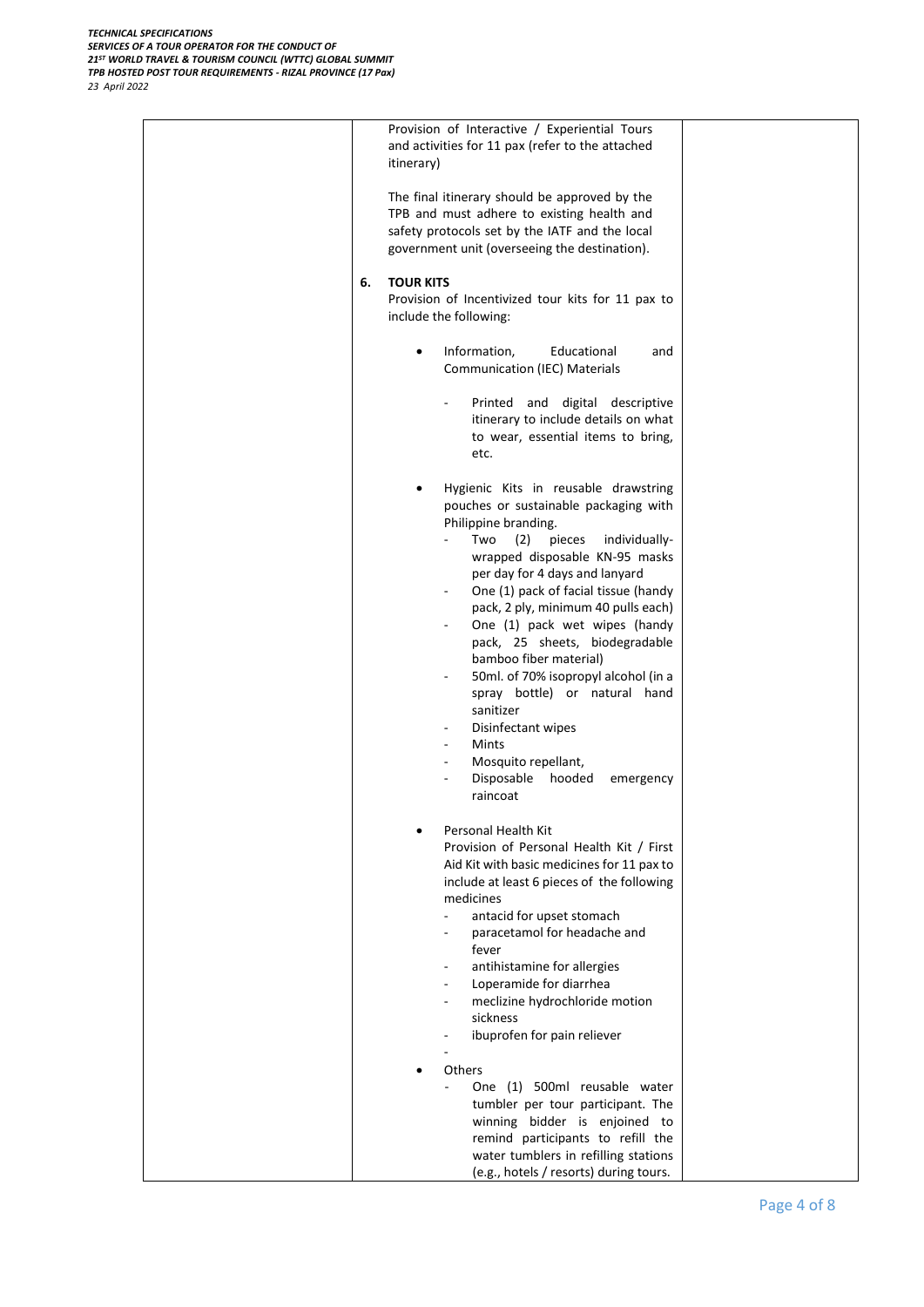|    | One (1) piece sun visor / hat<br>$\blacksquare$                   |  |
|----|-------------------------------------------------------------------|--|
|    | Cold towels                                                       |  |
|    | Customized luggage tags                                           |  |
|    |                                                                   |  |
|    |                                                                   |  |
|    | Note: Destination luggage tag                                     |  |
|    | design is subject for approval of TPB                             |  |
|    |                                                                   |  |
|    |                                                                   |  |
|    | Two (2) packs (100 mg) hand-carry<br>$\overline{\phantom{a}}$     |  |
|    | Philippine food biscuits / delicacy                               |  |
|    | Ten (10) pieces of fruit-flavored                                 |  |
|    | candies                                                           |  |
|    |                                                                   |  |
|    | The provision of peanuts is not<br>$\overline{\phantom{a}}$       |  |
|    | allowed                                                           |  |
|    |                                                                   |  |
| 7. | <b>CURATED DESTINATION-BASED GIVEAWAYS</b>                        |  |
|    | Provision of curated destination-based and                        |  |
|    |                                                                   |  |
|    | sustainable giveaways for 11 pax @ Php                            |  |
|    | 2,500.00 each                                                     |  |
|    |                                                                   |  |
|    | Note:                                                             |  |
|    |                                                                   |  |
|    | $\checkmark$<br>Placing of tour operator/supplier logo is         |  |
|    | not allowed                                                       |  |
|    | $\checkmark$<br>Proposed giveaways and designs are                |  |
|    | subject for TPB's approval                                        |  |
|    |                                                                   |  |
|    |                                                                   |  |
| 8. | <b>TOUR SIGNAGES AND BANNER</b>                                   |  |
|    |                                                                   |  |
|    | The winning bidder shall provide bus<br>$\bullet$                 |  |
|    |                                                                   |  |
|    | banners, number signages (inside the                              |  |
|    | vehicles), identifiers for the delegates,                         |  |
|    | lollipop signages for tour guides, table                          |  |
|    | nameplates / place cards for the                                  |  |
|    | coordinators<br>and tour<br>committee                             |  |
|    |                                                                   |  |
|    | members upon claiming the identifier                              |  |
|    |                                                                   |  |
|    | Provision of post-tour banner for group                           |  |
|    |                                                                   |  |
|    | picture)<br>and<br>appropriate<br>signage,                        |  |
|    | design/specs subject to TPB's approval                            |  |
|    |                                                                   |  |
| 9. | Provision of 2 close-in security                                  |  |
|    |                                                                   |  |
|    |                                                                   |  |
|    | 10. Services of a Licensed DOT-Accredited English                 |  |
|    | speaking tour guides                                              |  |
|    |                                                                   |  |
|    | Provision of a licensed DOT Accredited English                    |  |
|    |                                                                   |  |
|    | Speaking Tour Guide with the following                            |  |
|    | additional qualifications:                                        |  |
|    | Must be expert or familiar of the<br>$\mathcal{L}_{\mathcal{A}}$  |  |
|    | destinations                                                      |  |
|    |                                                                   |  |
|    | Must be fluent and conversant in<br>$\overline{\phantom{a}}$      |  |
|    | English                                                           |  |
|    | Must have an in-depth knowledge of                                |  |
|    | Philippine history, culture, tradition,                           |  |
|    |                                                                   |  |
|    | art and current events                                            |  |
|    | All tour guides running the same tour<br>$\overline{\phantom{a}}$ |  |
|    | itinerary should have a common,                                   |  |
|    |                                                                   |  |
|    | pre-prepared tour guiding spiel to                                |  |
|    | ensure that all information provided                              |  |
|    | to the delegates are accurate and                                 |  |
|    |                                                                   |  |
|    | relevant. The spiels should be                                    |  |
|    | screened and approved by the TPB.                                 |  |
|    |                                                                   |  |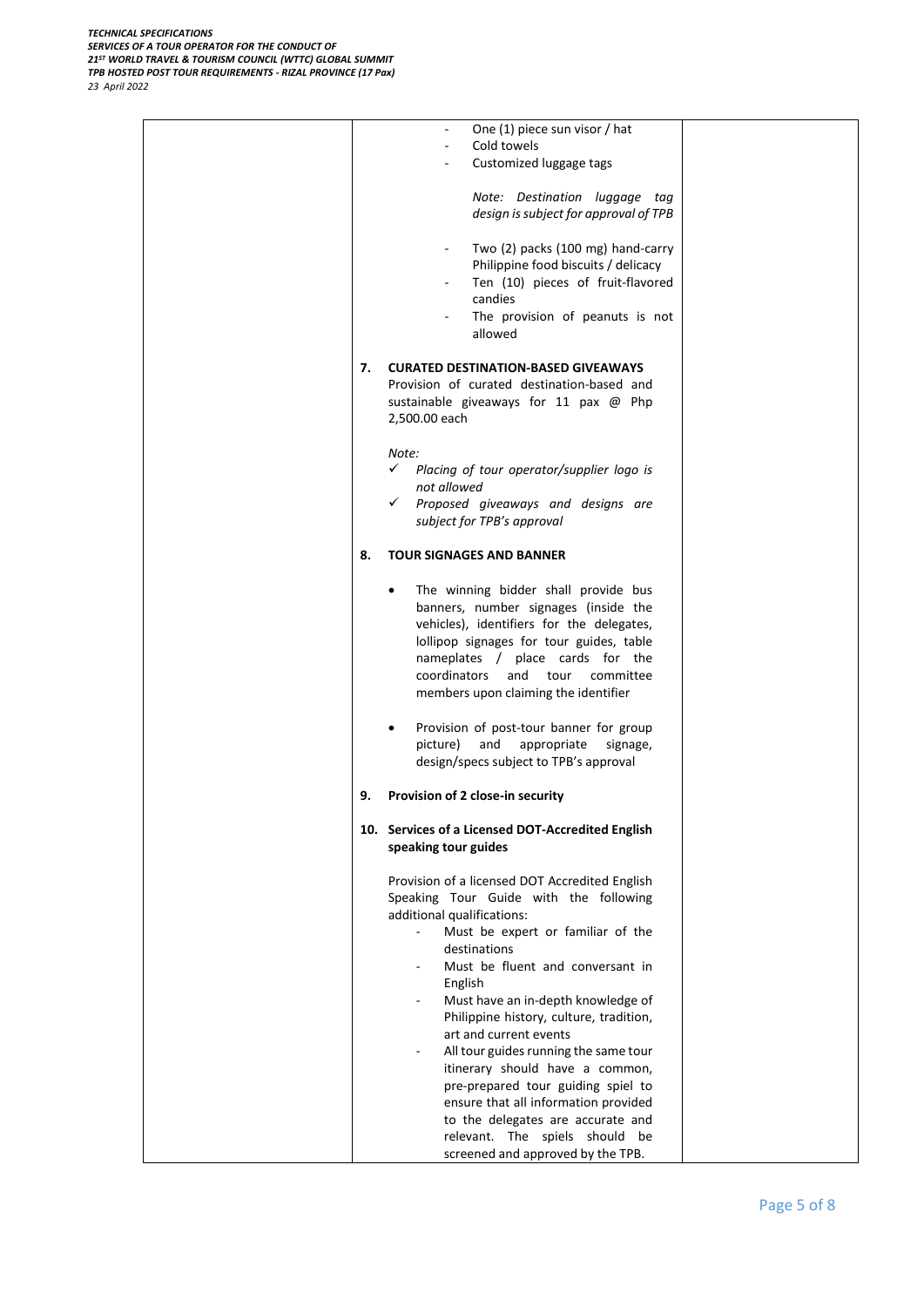| may be required by the LGU for the 11<br>participants                                                                                                                                                                                                                                                                                                                                                                                                                                                                                                                                                                                                                                                                            |                                                                                                                                                                                                                           |
|----------------------------------------------------------------------------------------------------------------------------------------------------------------------------------------------------------------------------------------------------------------------------------------------------------------------------------------------------------------------------------------------------------------------------------------------------------------------------------------------------------------------------------------------------------------------------------------------------------------------------------------------------------------------------------------------------------------------------------|---------------------------------------------------------------------------------------------------------------------------------------------------------------------------------------------------------------------------|
| <b>EXPENSES</b> Provision of budget to cover<br>expenses for sampling of local delicacies and<br>other related on-site expenses for 11 pax                                                                                                                                                                                                                                                                                                                                                                                                                                                                                                                                                                                       |                                                                                                                                                                                                                           |
| <b>REPORT</b><br>The winning bidder shall document the actual<br>conduct of the hosted tour through photos<br>and videos. This shall form part of supporting<br>documents to be submitted to TPB for<br>processing of payment.<br>Provision of 1 videographer/photographer<br>$\bullet$<br>and 1 tour coordinator (per destination) to<br>cover the tour per module and to provide a<br>consolidated output stored in a USB drive to<br>be submitted to TPB representative per<br>destination                                                                                                                                                                                                                                    |                                                                                                                                                                                                                           |
| A Same Day Edit (SDE) video will be<br>submitted to the WTTC Tours Committee for<br>showing during dinner/last activity during the<br>tour, whenever applicable. Length of video<br>shall be discussed and agreed upon by the<br>winning bidder and the TPB.<br>A terminal report shall also be prepared by<br>$\bullet$<br>the winning bidder which shall include among<br>others, feedback from participants, photos<br>and videos. The terminal report shall be<br>submitted together with the<br><b>Billing</b><br>Statement and all the other supporting<br>documents.                                                                                                                                                      |                                                                                                                                                                                                                           |
| <b>AND TOUR DESKS</b>                                                                                                                                                                                                                                                                                                                                                                                                                                                                                                                                                                                                                                                                                                            |                                                                                                                                                                                                                           |
| personnel:<br>At least one coordinator capable of<br>decision-making to manage the tour<br>requirements and tour desks at official<br>hotels.<br>Two (2) staff in corporate attire or<br>appropriate dress code as prescribed by<br>the WTTC DOT NOC / TPB to man the<br>tour desks located at the main meeting<br>venue and official hotels to be<br>designated. The staff should be able to<br>handle inquiries on the hosted tours and<br>tours for sale. The display of the winning<br>bidder's branding material(s) at the tour<br>desks is discouraged.<br>Provide a list of personnel to the TPB for<br>endorsement to the WTTC Security<br>Committee three (3) days before the<br>scheduled hosted tours. Changes in the |                                                                                                                                                                                                                           |
|                                                                                                                                                                                                                                                                                                                                                                                                                                                                                                                                                                                                                                                                                                                                  | 11. PROVISION OF RT-PCR OR ANTIGEN TEST as<br>12. INCIDENTAL AND OTHER MISCELLANEOUS<br>13. TOUR DOCUMENTATION AND TERMINAL<br>14. PERSONNEL REQUIREMENTS FOR THE TOURS<br>The winning bidder shall provide the following |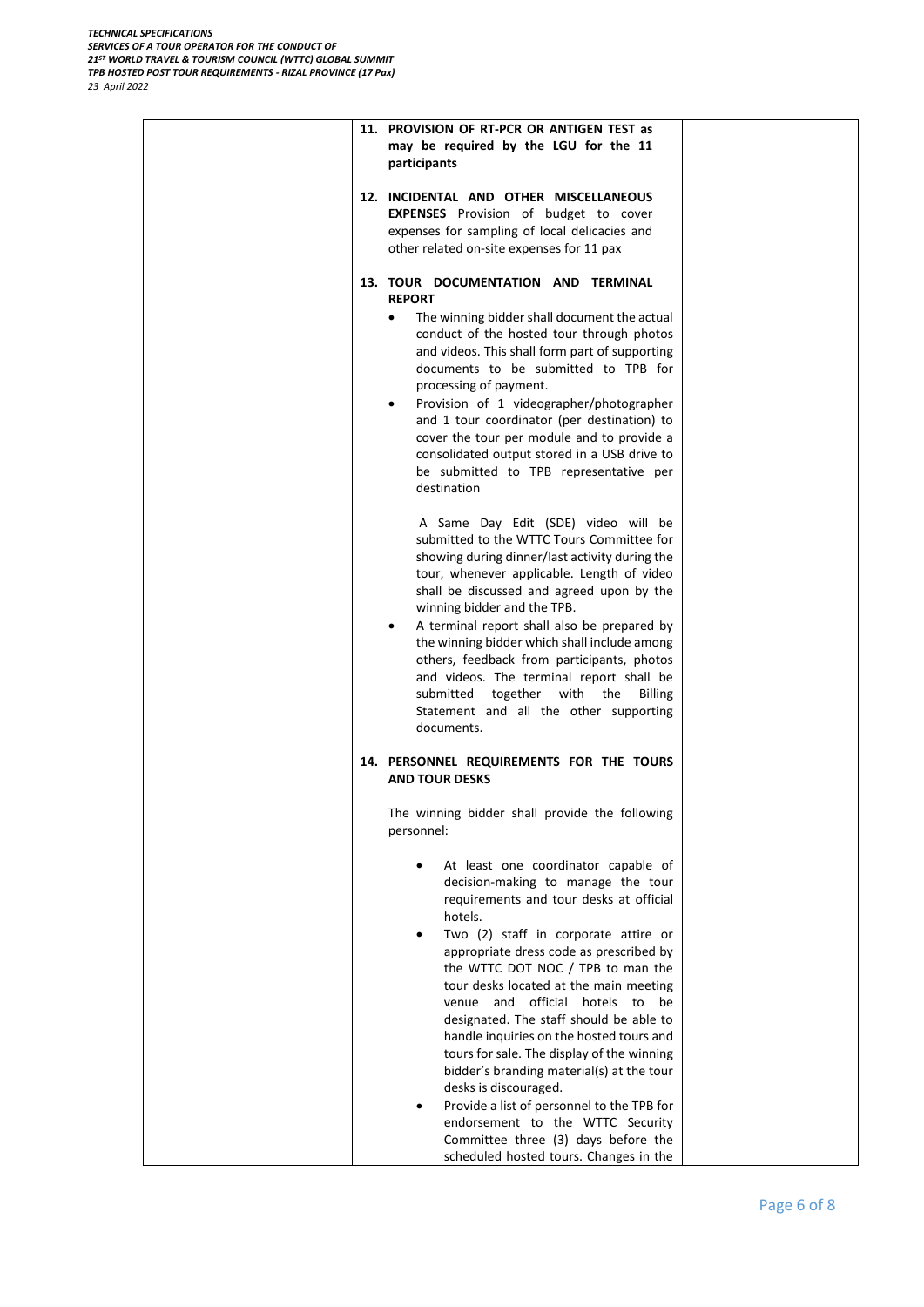| highly<br>assignment<br>personnel<br>are<br>discouraged                                                                                                                                                                                                                                                                                                                                       |  |
|-----------------------------------------------------------------------------------------------------------------------------------------------------------------------------------------------------------------------------------------------------------------------------------------------------------------------------------------------------------------------------------------------|--|
| All assigned personnel of the service<br>$\bullet$<br>provider should have a negative RT-PCR<br>Test taken within 48 hours prior to the<br>event c/o of bidder (tour coordinator,<br>guide,<br>photographers,<br>tour<br>videographer, and driver)<br>Baggage Counter facility $-$ The winning<br>$\bullet$<br>bidder must be able to transfer the<br>luggage of the tour participants to the |  |
| 2 <sup>nd</sup> call accommodation                                                                                                                                                                                                                                                                                                                                                            |  |

#### **IV. QUALIFICATIONS OF BIDDERS**

- 1. Must have a PHILGEPS Platinum registration;
- 2. Must have a minimum of 3 years' experience in providing logistical requirements and tour operator services for small, medium, or large scale tours, events, and the activities at the date and time of the opening of bids;
- 3. Must have experience in organizing tours for high level government delegates and VIPs from national or international organizations;

## **V. ADDITIONAL TECHNICAL REQUIREMENTS**

The following additional technical requirements must be submitted together with the proposal.

- 1. Valid Department of Tourism (DOT) Certificate of Accreditation or Provisional Certificate of Accreditation.
- 2. Must be legally registered tour Operator Company or travel agency under Philippine laws for 5 years. **Required to submit proof of registration either from SEC, DTI or CDA;**
- 3. Must have previously completed a minimum of 3 projects for the past 3 years' in providing/ servicing tour operations for National Government Agencies (NGAs), Local Government Units (LGUs) and/or Private Agencies, Institutions or Organizations. **Required to submit a list of completed projects from 2018 – 2020**;
- 4. Must be DOT-accredited tourism establishment. **Required to submit either a DOT – accreditation certificate or provisional accreditation certificate;**
- 5. Must be a local tour operator company or travel agency of the preferably of Region IV-A. The underlying rationale of this requirement is to provide an authentic travel experience and stories during the actual shoot of the project. Local tour operator companies or travel agencies are more knowledgeable and familiar with the area and the ways of the community. **Required to submit proof that allows the local tour operator or travel agency to conduct business within the local government's geographical jurisdiction, i.e. Mayor's Permit (Business Permit);**
- 6. Must have free cancellation, rebooking, transferable or refundable policies. **Required to submit a notarized certificate of undertaking that the tour Operator Company or travel agency concerned have free cancellation, rebooking, transferable or refundable policies.**
- 7. Bidders should submit a budget bid proposal that reflects the cost of tours, activities, and logistical requirements. The WTTC NOC-initiated sponsorships (hosted/discounted) will be deducted from the bid amount or billing. Thus, the tour operator will bill TPB based on the individual cost and actual number of participants, subject to minimum guarantee.

### **VI. APPROVED BUDGET COST (ABC)**

The total ABC for the tour is **NINE HUNDRED THIRTY FOUR THOUSAND FOUR HUNDRED SEVENTY TWO PESOS (Php 934,472.00)** inclusive of all applicable taxes.

#### **VII. TERMS OF PAYMENT**

- Tist Tranche 15% of the total contact price upon acceptance of the Final Itinerary, Sample giveaway, designs for luggage tags and banners and other creatives/layouts
- 2<sup>nd</sup> Tranche 85% of the total contract price upon completion of the deliverables and submission of Terminal Report, Trip Tickets, boarding passes and Certification of Project Completion.